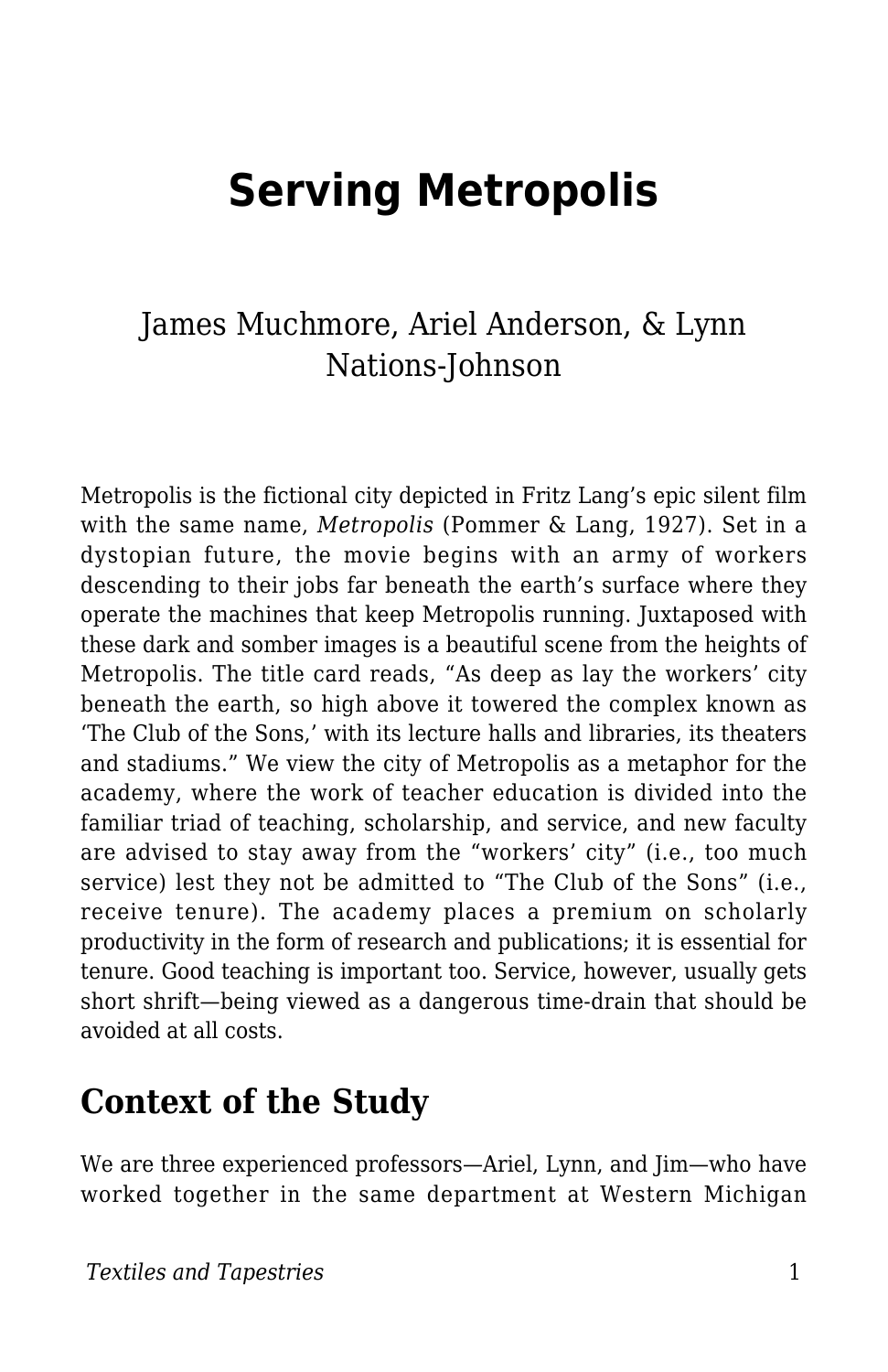University (WMU) for more than 20 years. Ariel came to WMU in 1986, Lynn arrived in 1989, and Jim was hired in 1998. All three of us have carried very high service loads throughout our careers, which has made it difficult (if not impossible) to maintain the steady stream of publications that is viewed as the premier mark of productivity in academia. Although each of us independently navigated the tenure and promotion process and attained the status of full professor, our journeys were not easy.

The purpose of our self-study is to explore the role that service has played in our lives and to understand why and how our careers progressed in this manner. Put simply, we are driven by the following question: What does it mean to live a life of service in teacher education?

The existing self-study literature on the teacher education professoriate focuses mainly on beginning faculty members, speaking primarily of the tension between teaching and scholarship (e.g., Elijah, 1996; Garbett, 2012; Guilfoyle et al., 1996; Hamilton & Guilfoyle, 1998; Kitchen, 2008). Service demands placed on teacher educators are not often addressed, except when the faculty members have assumed formal leadership roles such as department chairs or college deans (e.g., Clift, 2011; Mills et al., 2012; Ramirez & Allison, 2016). Our study is unique in that it comes from the perspectives of three late-career professors who have undertaken extensive service activities while remaining in faculty roles.

## **Method**

To answer our research question, we conducted four lengthy conversations in which we essentially shared our life stories. The conversations, although generally free-flowing, were guided by a list of specific questions that we had prepared in advance, such as the following: What motivated you to become a professor? What were your career aspirations when you started? What personal and/or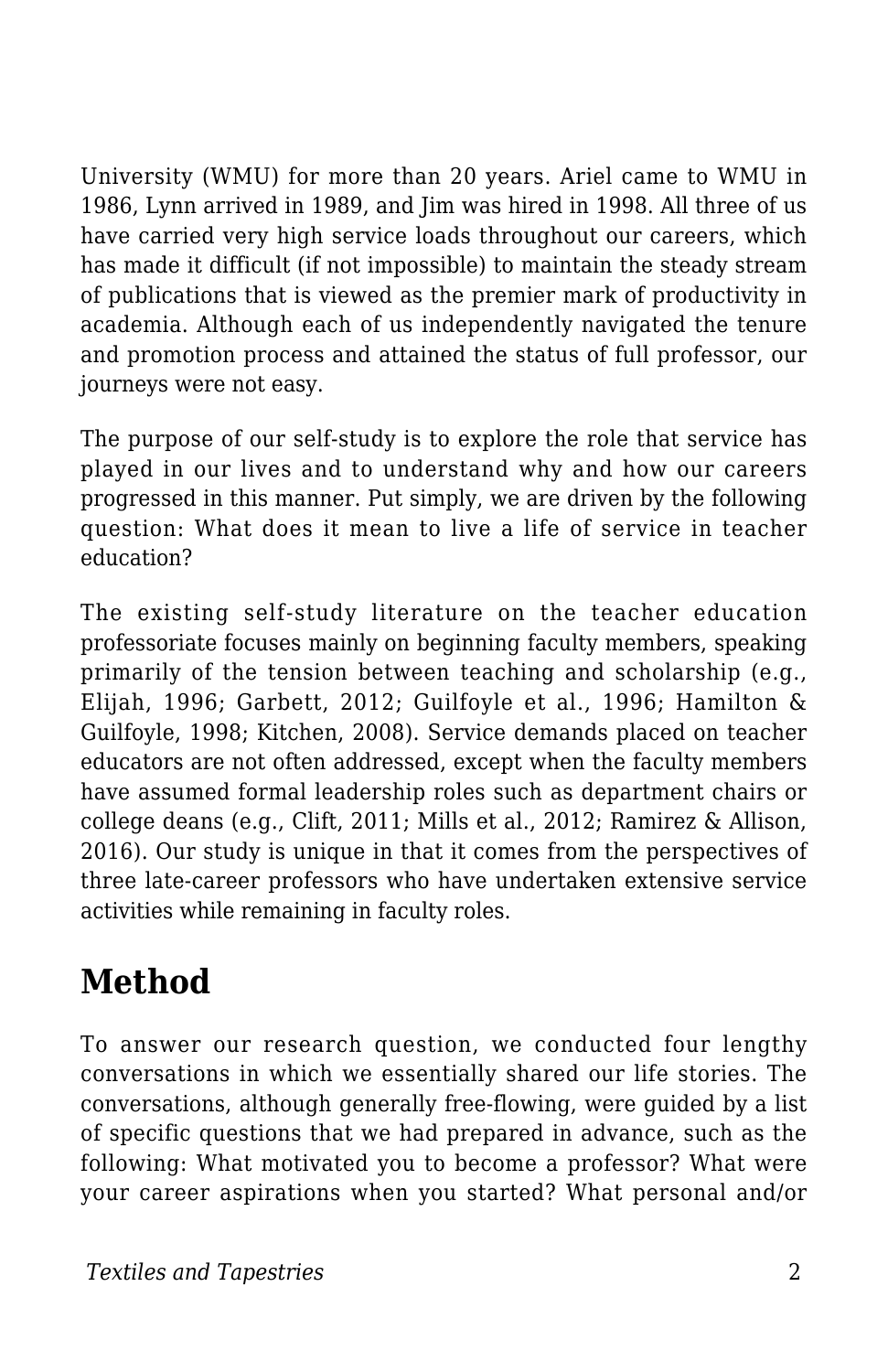professional obstacles have you encountered in attaining your career aspirations? How have you balanced teaching, research, and service activities? There were 19 questions in all. Each conversation was audiotaped and transcribed, resulting in a total of 137 pages of singlespaced text that we then analyzed using Bogdan & Bicklen's (2003) process of analytic induction. This means that we read and discussed the textual data, looking for key ideas that defined our experiences. In order to ensure the trustworthiness of our analyses, we also served as each other's critical friends (Schuck & Russell, 2005), challenging and/or affirming our interpretations in order to reach a consensus.

## **The Academy as Metropolis**

One of the central characters of Metropolis is Fredor, the son of the city master, whose life of privilege is disrupted when he inadvertently discovers that his lifestyle is supported by a vast underground city of workers. While secretly visiting the underground city, Fredor witnesses a deadly explosion that occurs when an exhausted worker is no longer able to keep pace with his machine. Many people are killed or injured. Shocked by this carnage, Fredor imagines the machine to be Moloch, a pagen god that demands human sacrifice, and he has a vision of enslaved men being forced into its mouth by whip-wielding overseers. He then imagines an endless supply of Metropolis workers mechanically marching into the jaws of the machine where they too are devoured.

Elijah (1996) evokes an image of the academy that is strikingly similar to this scene from Metropolis. In her life history study of Katherine, a beginning tenure-track teacher educator working within a research university, Elijah quotes Katherine as saying, "The university is the beast; I don't have a metaphor, anywhere, where the university is not the antagonist; it's a sucking mall, its needs are infinite" (p. 78). In another study, Guilfoyle et al. (1998) describe academia as "a savage place… built by white males who had no familial obligations (because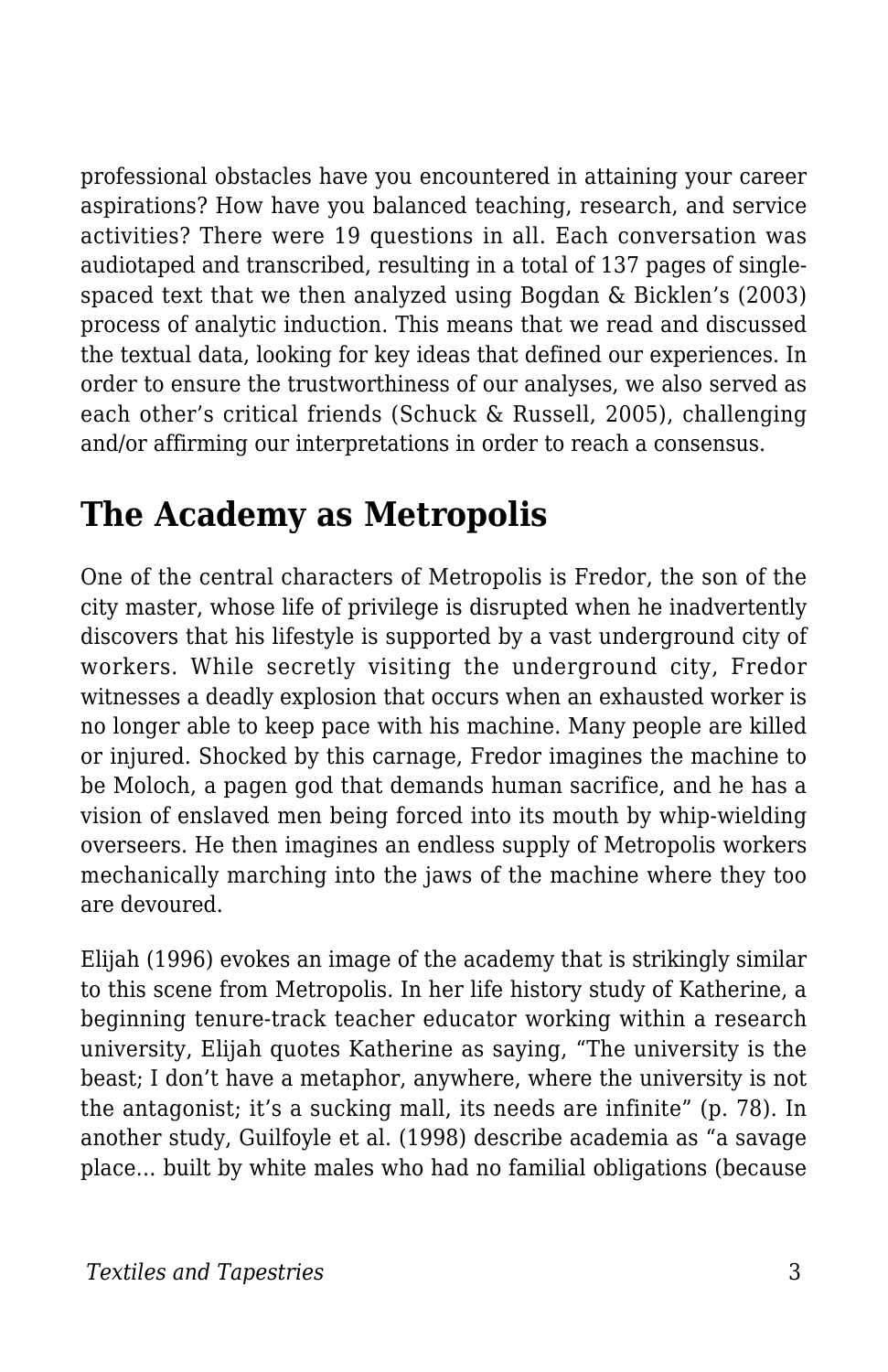their wives took care of the kids and created relationships—if there were any) and who had endless time to write and write and generate tradition" (p. 183).

Such strong feelings against the academy can be explained by the history of the teacher education professoriate. According to Cole and Knowles (2007), teacher educators have always held a precarious position regarding their status and pathways to tenure and promotion. When teacher training institutions first joined universities in the Twentieth Century, they brought with them faculty norms and traditions that focused more on pedagogy than on research. Research was narrowly defined at that time, and it did not encompass the study of teaching or professional practice. Research was the work of scientists with highly specialized skills and focused areas of expertise, and teacher educators did not belong to this group. As a result, there emerged a class system within the university, with faculty who engaged in research holding a higher status than those who prepared teachers. Efforts were made to map the epistemology of scientific research onto the field of teacher education, but the result was simply to obscure the class system without eliminating it. Today, while some education professors have gained favor within the academy by engaging in accepted forms of research, many faculty members remain burdened by the labor-intensive work of teaching large numbers of students, supervising field experiences, coordinating programs, and meeting accreditation requirements. As a result, it is easy for teacher educators to feel marginalized within the academy as they attempt to navigate a tenure and promotion process that does not value the difficulty, complexity, and importance of their work.

Kitchen (2008) describes teacher educators as standing between the tower and the field—the tower being the place of employment that is committed to the values of the academy (i.e., research and academic writing), and the field being the place of employment committed to the practice of teaching and learning. To gain tenure, teacher educators must orient themselves toward the tower, but they often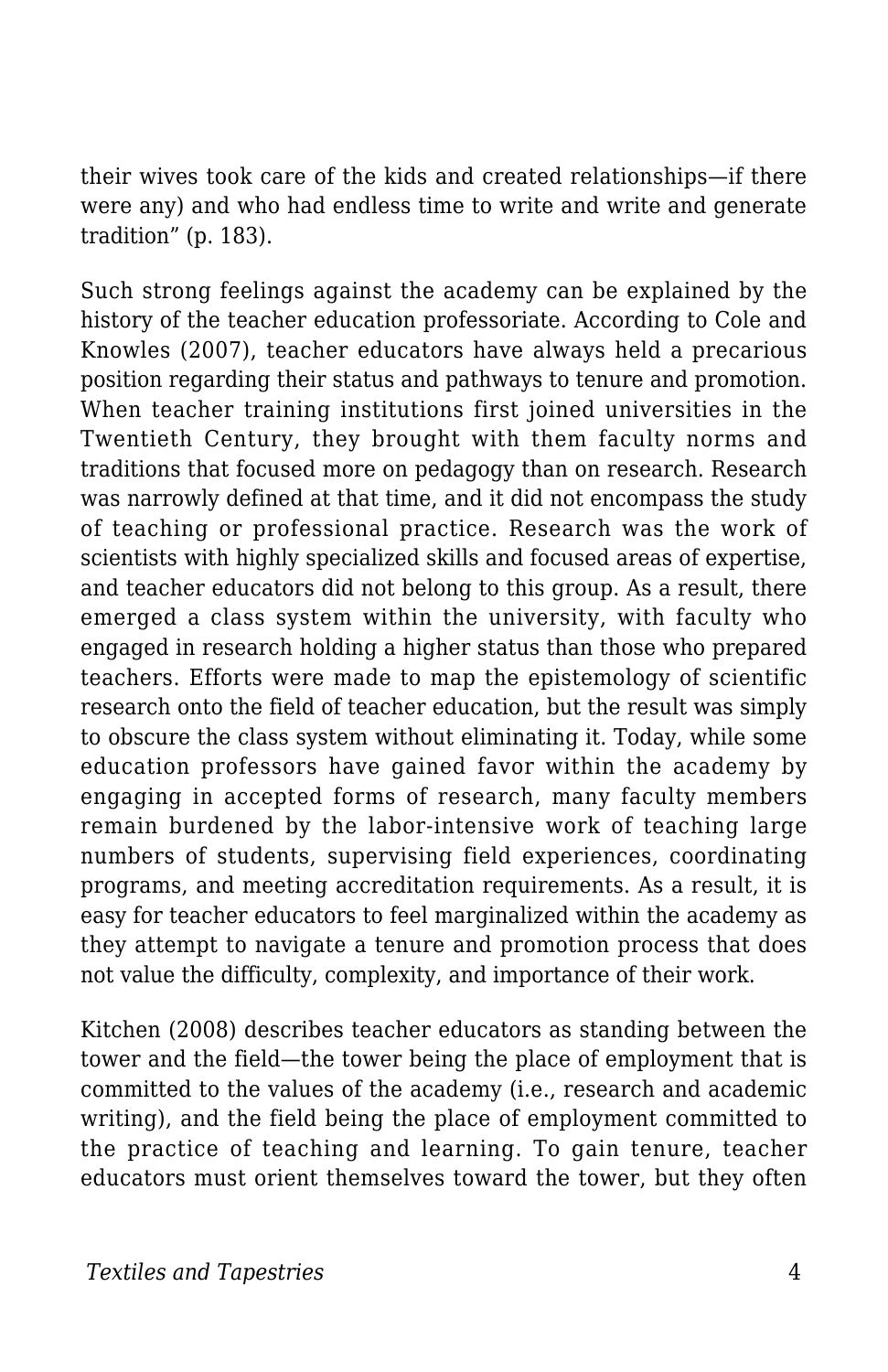feel torn by their strong commitment to the field. Kitchen (2008) states:

As I spoke to my research partners and to pre-tenured faculty, it became evident that academic currency was given to graduate teaching, scholarly publications, and research grants. Preservice teaching and program leadership, which had been my passion for seven years, were often regarded as low in status and high in time commitment. Colleagues expressed concern that tenure and promotion were dependent on scholarly achievements, not teacher education practices" (p. 192).

In another self-study, Hamilton and Guilfoyle (1998) quote an unnamed teacher educator who wrote in her journal, "This choice between teaching and research tears me apart. In the long run, I have to do more research to survive, but my teaching always comes first" (pp. 18-19).

Identity is a recurring theme within the self-study literature, with many teacher educators talking about challenges to their sense of self as they navigate the academy (e.g., Curtis et al., 2018; McLeod & Badenhorst, 2014; Mills et al., 2012; Williams et al., 2012). Teacher educators who began their careers as K-12 teachers often experience a sense of loss or disorientation as they transition into new roles in a university setting. For example, Martin (2012) states, "Despite four years in a doctoral program, my identity was still that of teacher. So, although my teaching experience was definitely an advantage to me in (my) role of researcher, this continuing identity as teacher wreaked havoc with my efforts" (p. 206). Other teacher educators, who have shifted into leadership roles, report an erosion of their identities as teachers and researchers as their schedules become increasingly filled with administrative tasks (Mills et al., 2012). In describing his work as a dean, Mills (2010) states, "My son asked me one day, 'Dad,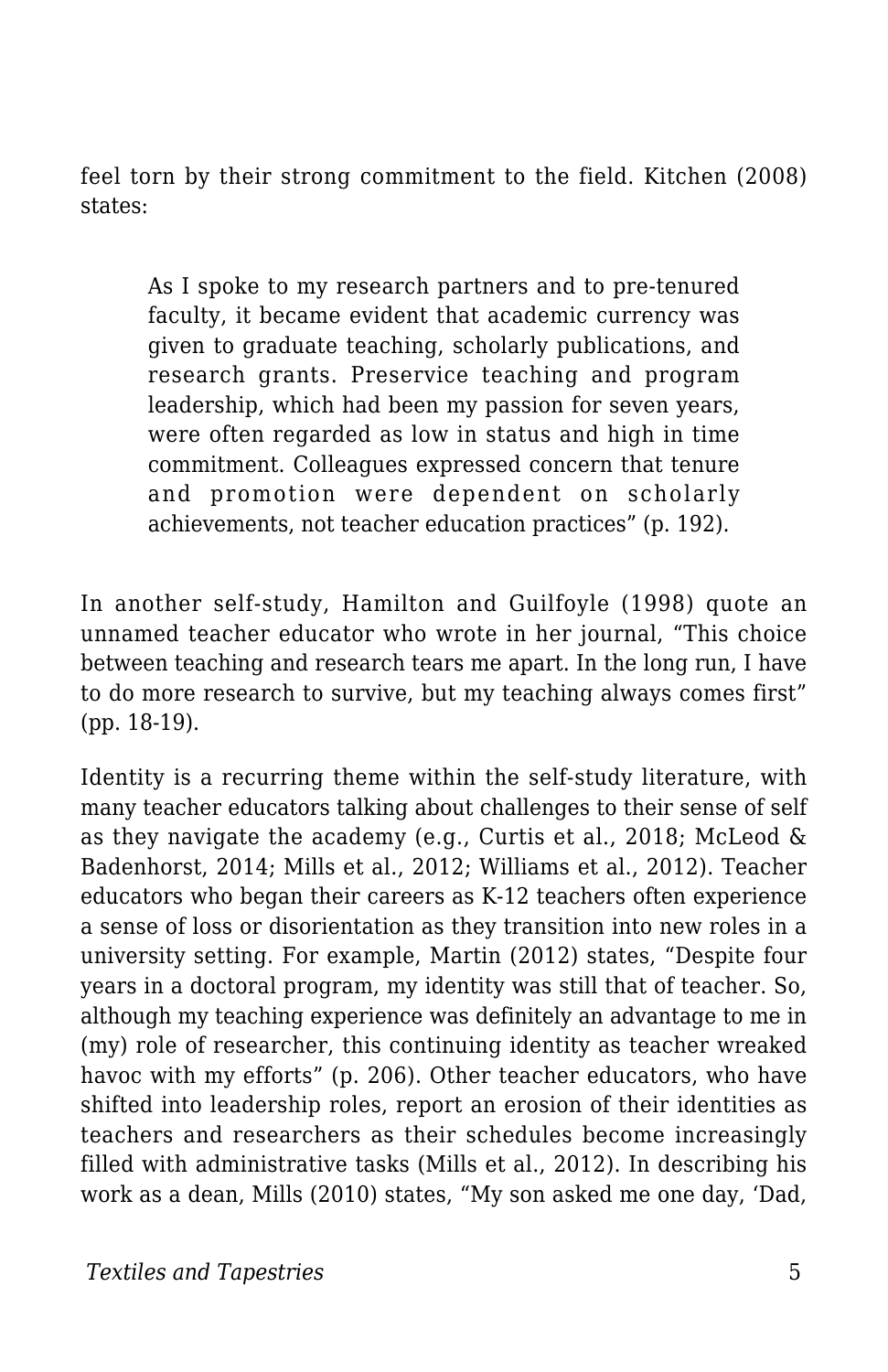what is it that you do at the university?' The best summary I could come up with was 'I go to meetings all day'" (p. 170).

Drawing upon Wolcott's (1977) moiety model for understanding educator subculture, Mills (2010) identifies two types of university employees: teachers and technocrats. According to Mills, teachers are those whose principal job assignment involves teaching, while technocrats are those whose principal job assignment does not involve teaching. In our experience, this either/or dichotomy has become blurred within the field of teacher education over the past 20 years, as the act of teaching itself has increasingly become a technocratic act. Issues involving standards-based curricula, data collection, assessment, and accreditation have steadily infiltrated our teacher education practices throughout our careers, demanding more and more of our time and attention, often at the expense of research productivity. In their review of the literature on the teacher education professoriate, Cole and Knowles (2007) state:

Teaching and supervising agenda, not to mention bureaucratic directives in the form of meetings and paperwork, simply drain many teacher educators of their energies for activities associated with research and scholarship… Colleagues in other academic disciplines would simply not tolerate the workloads endured by most teacher educators. (2007, p. 463)

#### *Ariel's Story*

Ariel came from an intellectual family. Both of her parents were highly educated—her father being a chemistry professor, and her mother being a psychotherapist. "In my family," she said, "you go to school, and then you go to more school and more school. It's just what's expected." After graduating from high school at the age of 16, and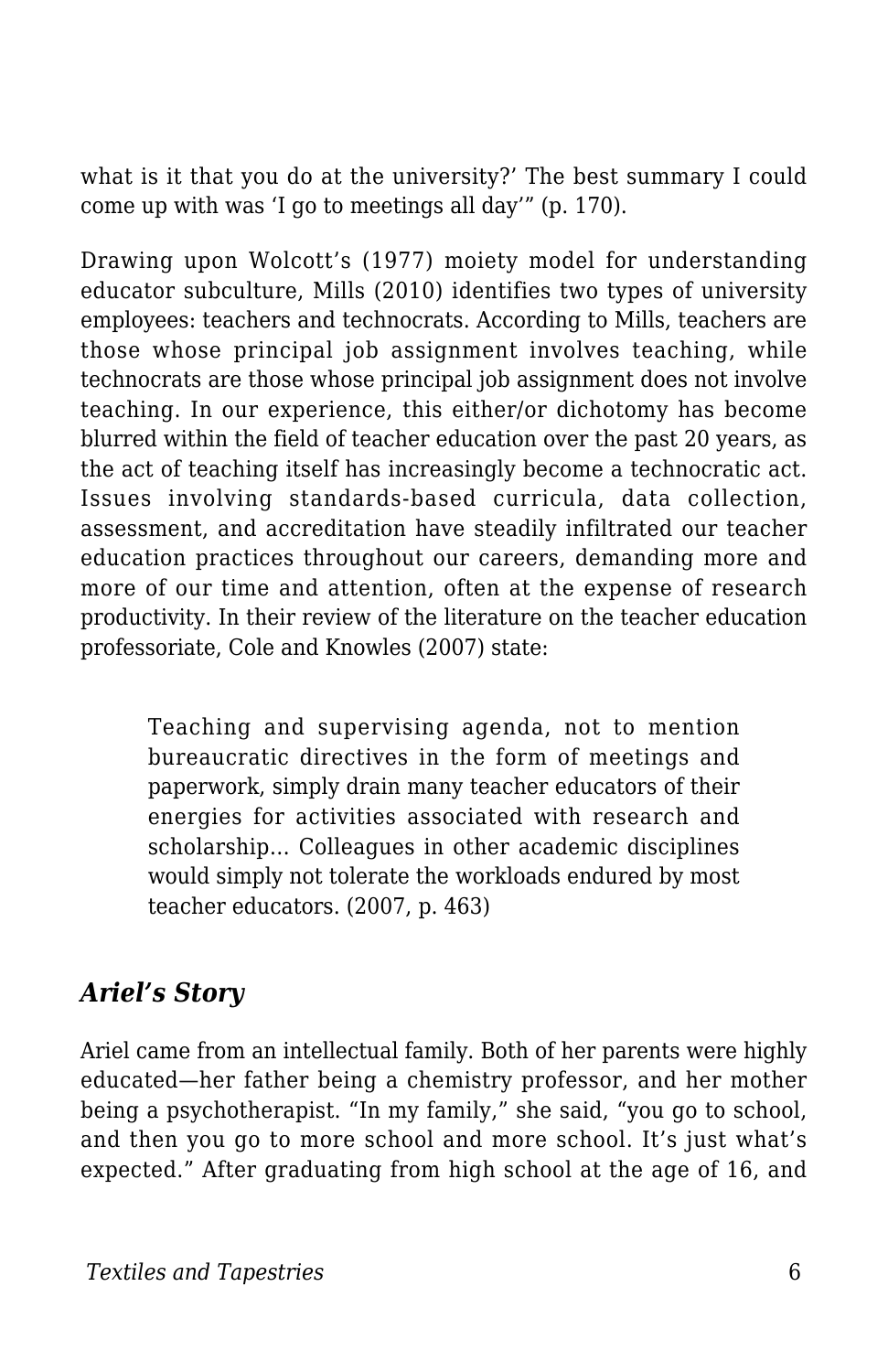from the University of Michigan at the age of 20, she knew that she wanted to be a professor.

My dad was a professor at Michigan State for over 40 years, and I knew the life of a professor pretty well. I knew it was a lot of work, but I also knew you could do that work (with some flexibility)…. I needed the freedom to kind of be my own boss, and I think being a professor you're about as close to that as you get without actually being your own boss.

Having majored in early childhood education as an undergraduate, and having worked as a teacher in various settings, she decided to study educational psychology in graduate school. After earning her master's degree in 1977 and her doctoral degree in 1985—both from Michigan State University—Ariel came to WMU as an assistant professor in 1986. She was hired to teach large section courses in human development, which left her little time for research. She said:

I felt very burdened by just how many students I had to handle when I came in. When I came, I was told it would be 75 students…. By the time I arrived on campus in my first year, they had raised that cap to 90…. My load then was to teach back-to-back two of those huge sections of 90, plus another class.

Ariel had difficulty navigating the tenure and promotion process at WMU. Because she was the first new tenure-track hire in 15 years, no one in the department knew how to mentor her. As a result, her tenure case was mishandled, which led to a great deal of dissension within the department. Some faculty supported her, while others did not. Ariel eventually turned to the faculty union (AAUP) for help, but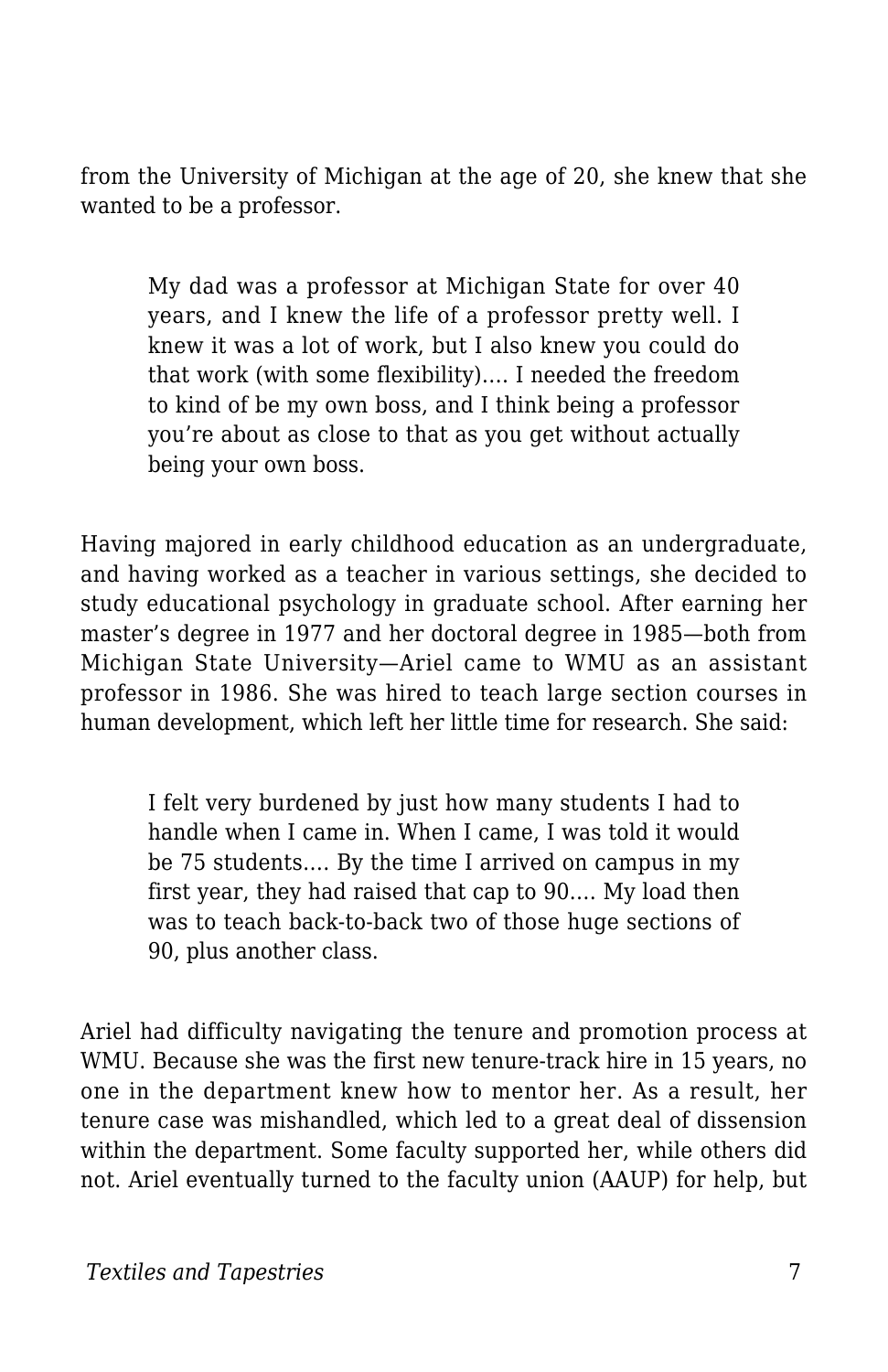this came with a cost.

So, after the dust settled… (the) president of the union came and asked me to serve. He asked me to come and be the Contract Administrator.... He pretty much just said that I owed it to the union to serve.

This was the beginning of Ariel's 15-years of service to the AAUP, which included four years as contract administrator, four years as president, and five years as chair of the National AAUP Collective Bargaining Congress. Being heavily involved in contract negotiations at WMU, and frequently serving on university-wide committees, she was thoroughly immersed in service throughout most of her career.

Nevertheless, Ariel did enjoy this work to some extent, and she was very good at it. More than anything, however, she enjoys teaching. She still teaches the same high-enrollment sections of human development that she began with 34 years ago, and she recently won the university's top teaching award. Overall, in reflecting on her career, she said:

We have this three-legged stool that we sit on, with teaching, service, and research. You know, a threelegged stool is very unstable. It's easy to tip over, rather than one that is four-legged. It is very easy for the stool to tip if you have a short leg. I know for me that has been research. I did a lot of publishing before I even came here, and more since then, but not for a long time…. The service and the teaching—first and foremost the teaching—were my life source, my energy, my everything.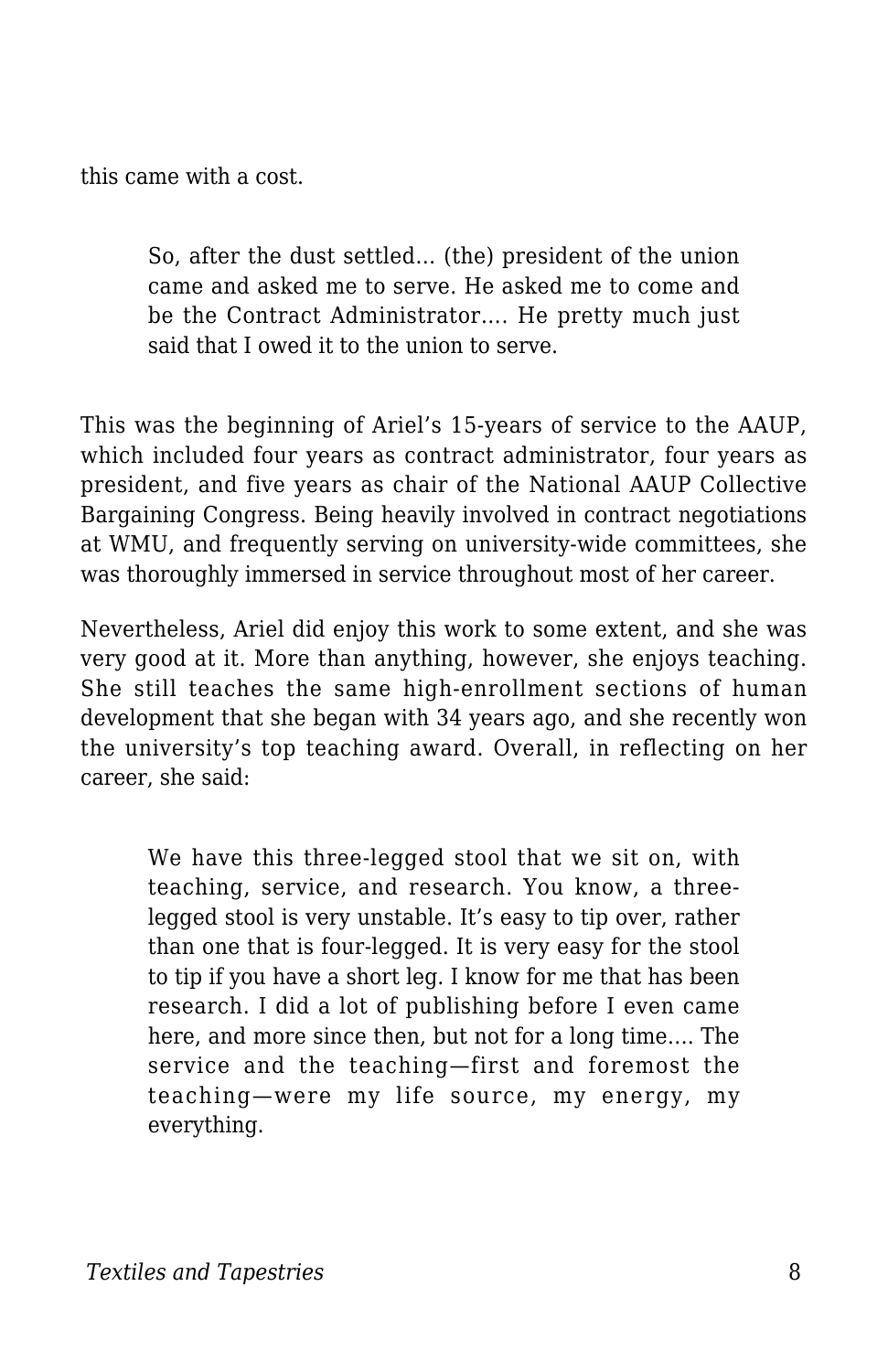#### *Lynn's Story*

Lynn has always enjoyed school.

I am one of these people, who when I was like four and five years old, would gather the children in the neighborhood into my parents' garage and set up a little school. And, of course, I was always the teacher. I was the oldest child in my family, and the only girl, so I had this sense of propriety, being in charge, taking care of people—the types of things that lots of first children do. I loved school.

After receiving a bachelor's degree in Special Education and Elementary Education in 1974 and a master's degree in Reading in 1978—both from Brigham Young University—Lynn earned her Ph.D. from the University of California, Los Angeles in 1989. At first, she planned to work for a school district because she loved the K-12 environment, but her husband and others convinced her to try for academic positions too. She was soon hired as an assistant professor by WMU where she has remained for the past 31 years. In describing that first year at the university, she said:

I was given assigned time to get my publication record started. I think I taught three classes (per semester), and the remaining time was for writing. Then, I was gradually introduced to the service world, but I wasn't expected to chair any committees and so forth over the next couple of years.

Having taught in several public and private schools in Utah and California between 1974 and 1989, Lynn still identified strongly as a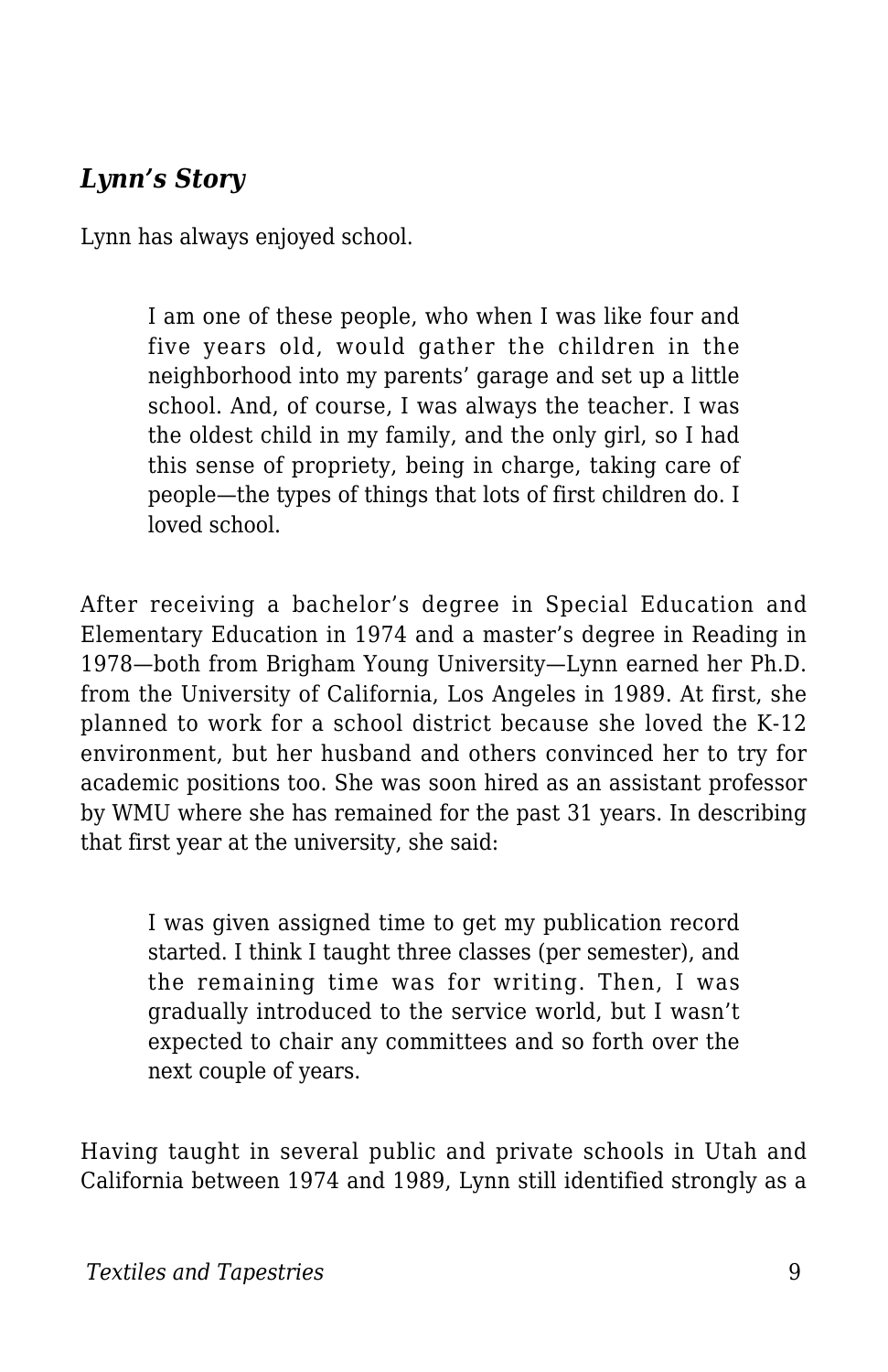teacher when she entered the professoriate. As a result, she explicitly requested to be placed in the field as part of her teaching load. She has maintained this connection to the field throughout her career, even though it is much more time-consuming than teaching a regular course on campus.

Over time, Lynn began to chair various departmental and university committees (e.g., Sabbatical Leave, Enrollment Management, Tenure and Promotion, etc.), coordinating academic programs, and writing state-mandated reports—until this kind of work eventually dominated her calendar. "I have tried time and time again to figure out how I got to the place where I was doing so much service," she said. "Part of it is that I grew up in a home where you extend yourself. When you say you'll help, you do the whole thing. You finish it, and you do it really, really well." She then said:

I see being on a faculty as being a citizen in that community—and if everyone does their part, that community is informed. It's thoughtful; it grows; it develops; it's healthy. When people choose not to do that, it disrupts the fabric of that community. So, it is philosophic, and it is deeply tied to my beliefs in a lot of ways.

Although Lynn was eventually tenured and promoted at WMU, her pathway to full professor was difficult. Due to her extensive engagement in service activities, combined with her strong commitment to working with preservice teachers in schools, some administrators questioned her research productivity. It took a great deal of self-advocacy and determination on her part, as well as support from others, for her to succeed. In retrospect she said:

To engage yourself fully in service is like a dead-end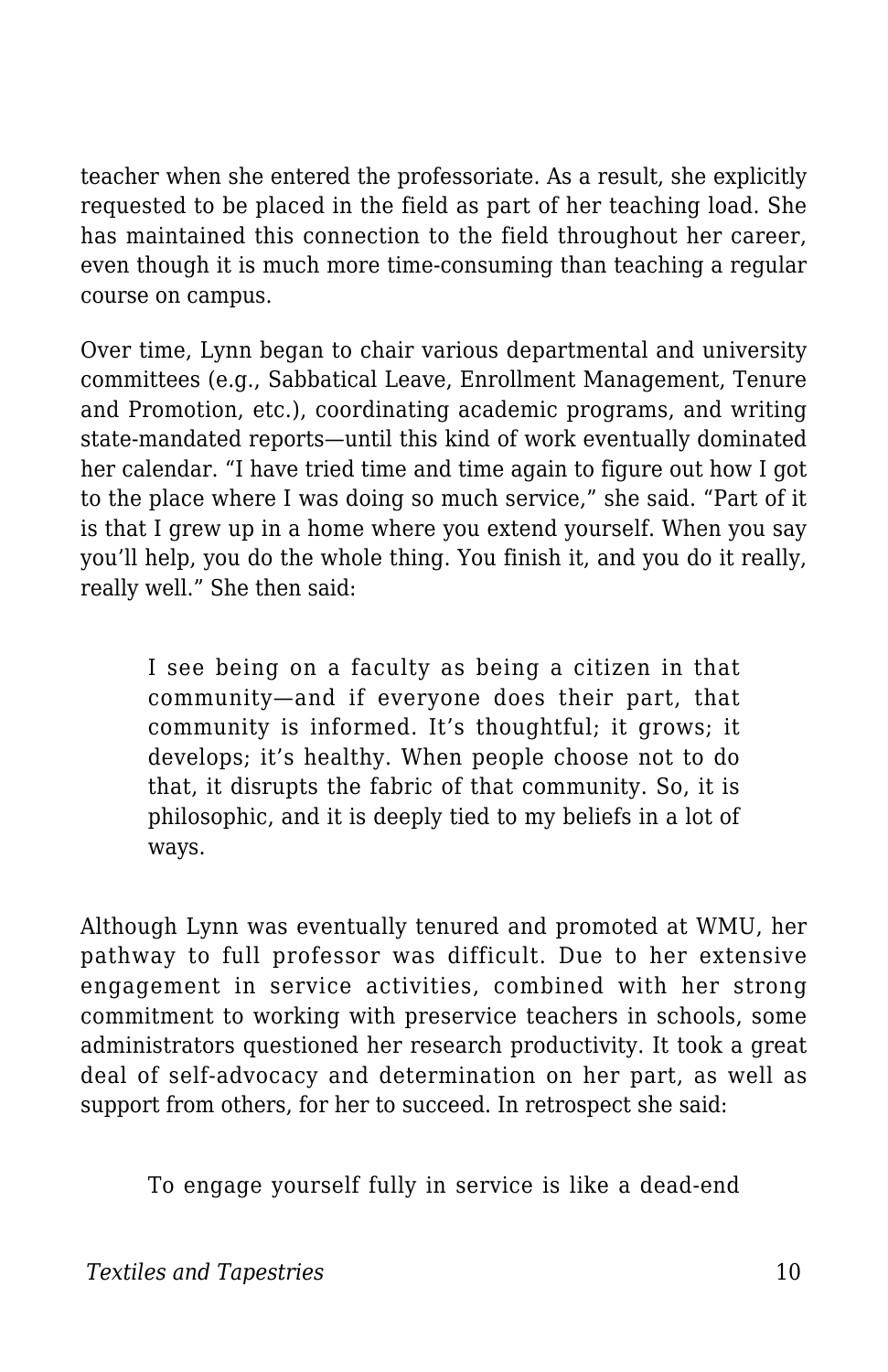street. There might be a person here or there who recognizes it. Yet, it is so important, because when it doesn't get done well, either the department suffers, accreditation suffers, or individual people suffer because their (tenure) documents are not reviewed properly or with integrity. It's extremely important work, but the institution doesn't value it at any level. It's thankless work; you do it because you believe in helping the organization to work well, and you care about people.

#### *Jim's Story*

Jim grew up in a lower-middle-class household in Kentucky in the 1960s and 1970s. His father held an office job in the state government, while his mother worked as a clerk/typist. Strongly influenced by his high school biology teacher, Jim entered college with the intention of becoming a medical doctor but switched to education after he realized that it was actually the teacher who had inspired him, rather than the field of medicine. He earned his B.S. degree from Vanderbilt University with a double major in Special Education and Elementary Education, and he obtained his master's degree in Reading from Vanderbilt in 1985.

After teaching in public schools for several years in Kentucky and Ohio, Jim felt that he still had much to learn about teaching. He said:

I had students from families where no one could read or write. When a parent came to school to sign a form, they would write "X" because they couldn't make a signature. So, here I was, a special education teacher with a master's degree in reading, and I had no clue where to begin.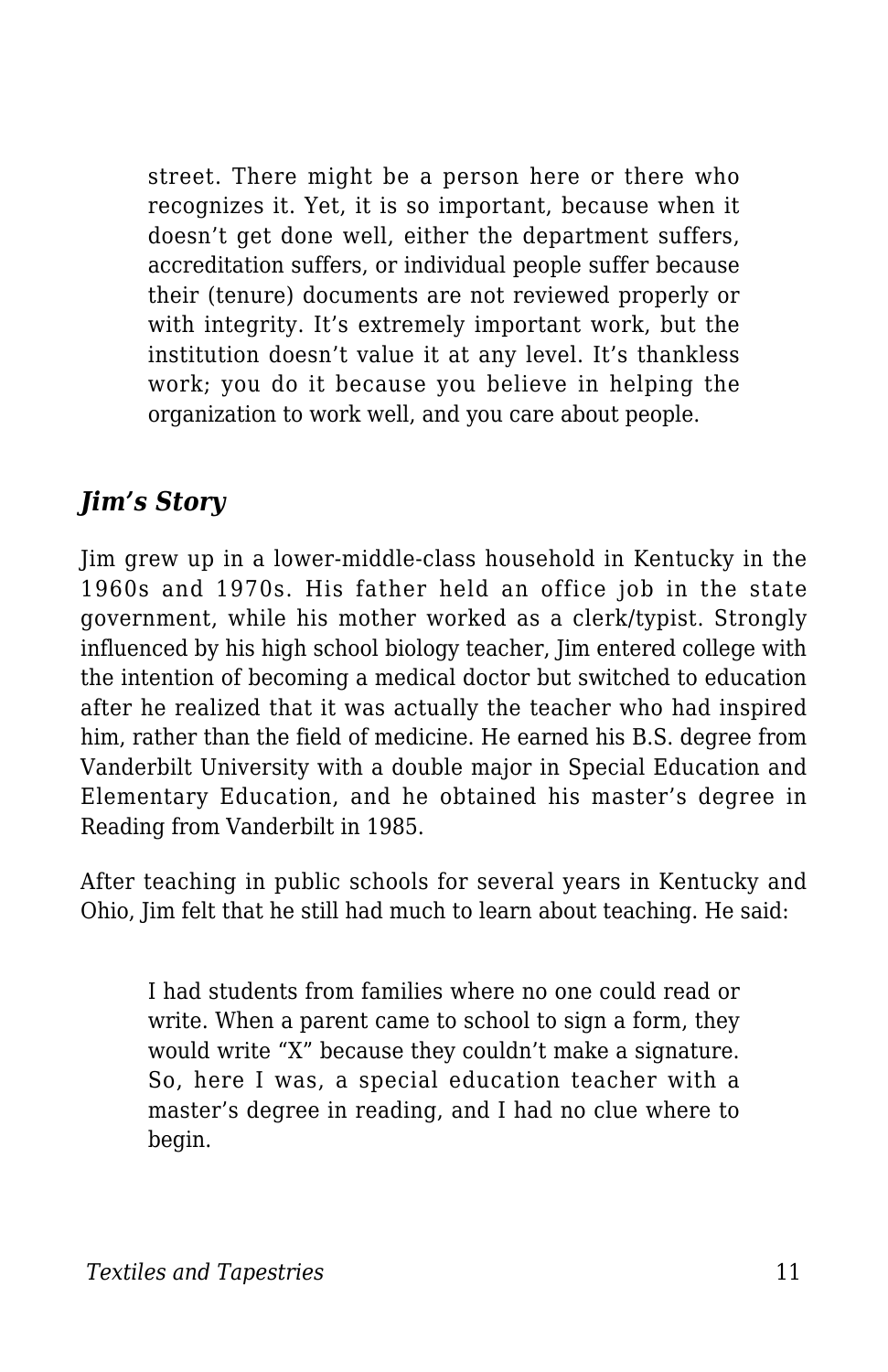In search of answers to the challenges of teaching children in poverty, he enrolled in a doctoral program at the University of Michigan. Initially, he was not thinking about becoming a professor; he simply wanted to be a better K-12 teacher. However, this orientation changed over time, as he began to develop an identity as a teacher educator and a researcher. He said, "I worked closely with several professors at Michigan and already had several publications when I came to WMU. I felt that I knew what professors did, and I understood that this was what I wanted to do."

When Jim was hired at WMU in 1998, he found that the teacher education work culture focused so heavily on teaching and service that it was difficult for him to find the time for scholarship. He said, "Teaching three courses per semester, with one of those courses being the supervision of intern teachers, did not leave a lot of time for research and writing." He was also deeply committed to the timeconsuming work of establishing and sustaining school/university partnerships, which further impaired his research efforts. Nevertheless, he was successfully tenured and promoted—although his promotion to full professor did require him to overcome a skeptical college promotion committee that did not value the full range of his teacher education practices.

Once Jim had established himself as someone who would do service, and would take it seriously, he was called upon to assume more and more service obligations. Eventually, he found himself simultaneously chairing every standing committee in the department, plus many other service activities at the college and university levels. In reflecting on his experience, he said:

You soon find yourself in a situation like Metropolis. You're in the underground world servicing the machines, and it's like, "How did I get here?" I want to be up in the surface city doing all of the privileged stuff like writing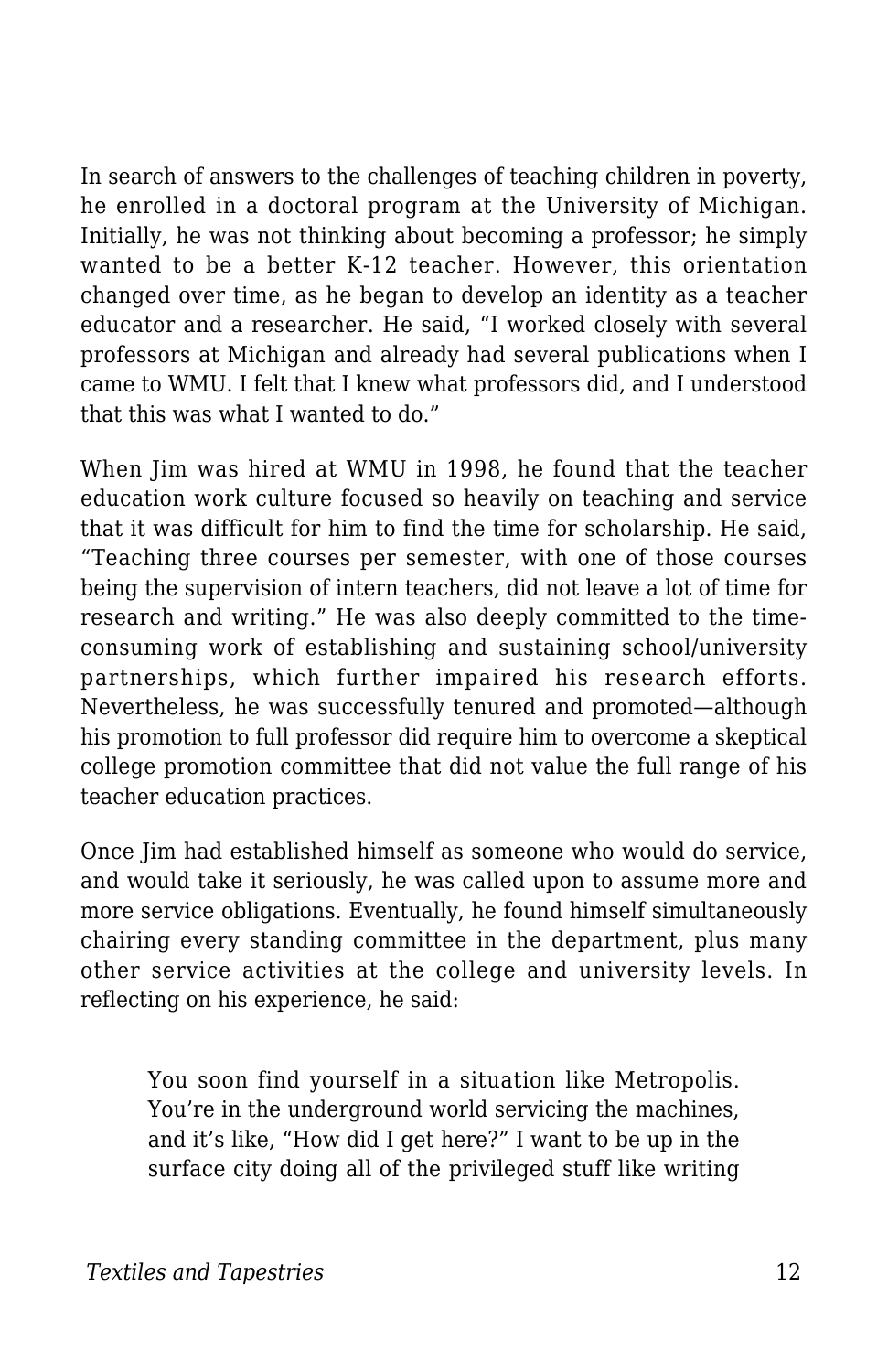and publishing, but instead I'm spending all of my time down in the basement operating the machines…. You feel like you are not appreciated in this role. If you get a publication, then everybody celebrates, but if you do a great job chairing a committee, then no one notices.

Nevertheless, Jim does find satisfaction in much of the service work that he undertakes, particularly activities that help other faculty members within the department, or work that advances the university. He said: "In spite of its flaws, I do like WMU. I advocate for WMU, I promote WMU, and I generally feel good about the institution where I work. I don't think I could stay here if I did not feel that way."

## **Conclusion**

Our identities as service-minded teacher educators arose through the enactment of our personal values and beliefs in the workplace. We all came from families that valued community engagement and social responsibility, and we were drawn to the field of education because we wanted to serve others. Interestingly, we all held special education teaching positions working with vulnerable populations before becoming professors, and we have each served as caregivers for our elderly parents. In addition, we all care deeply about the proper functioning of our university, and our sense of obligation to our students and to our colleagues makes it difficult for us to say "no." It is not that we particularly enjoy the technocratic side of teacher education. We would much rather spend our time thinking, writing, and publishing. However, we recognize that someone has to do the basic service work to build and maintain the infrastructure that enables our university to function. If not us, then who? Thus, our commitment to serving Metropolis tends to be a natural extension of who we are as people. If we eschewed service in our teacher education practices, then we would be negating our basic values, beliefs, and attitudes, becoming what Whitehead (1989) would call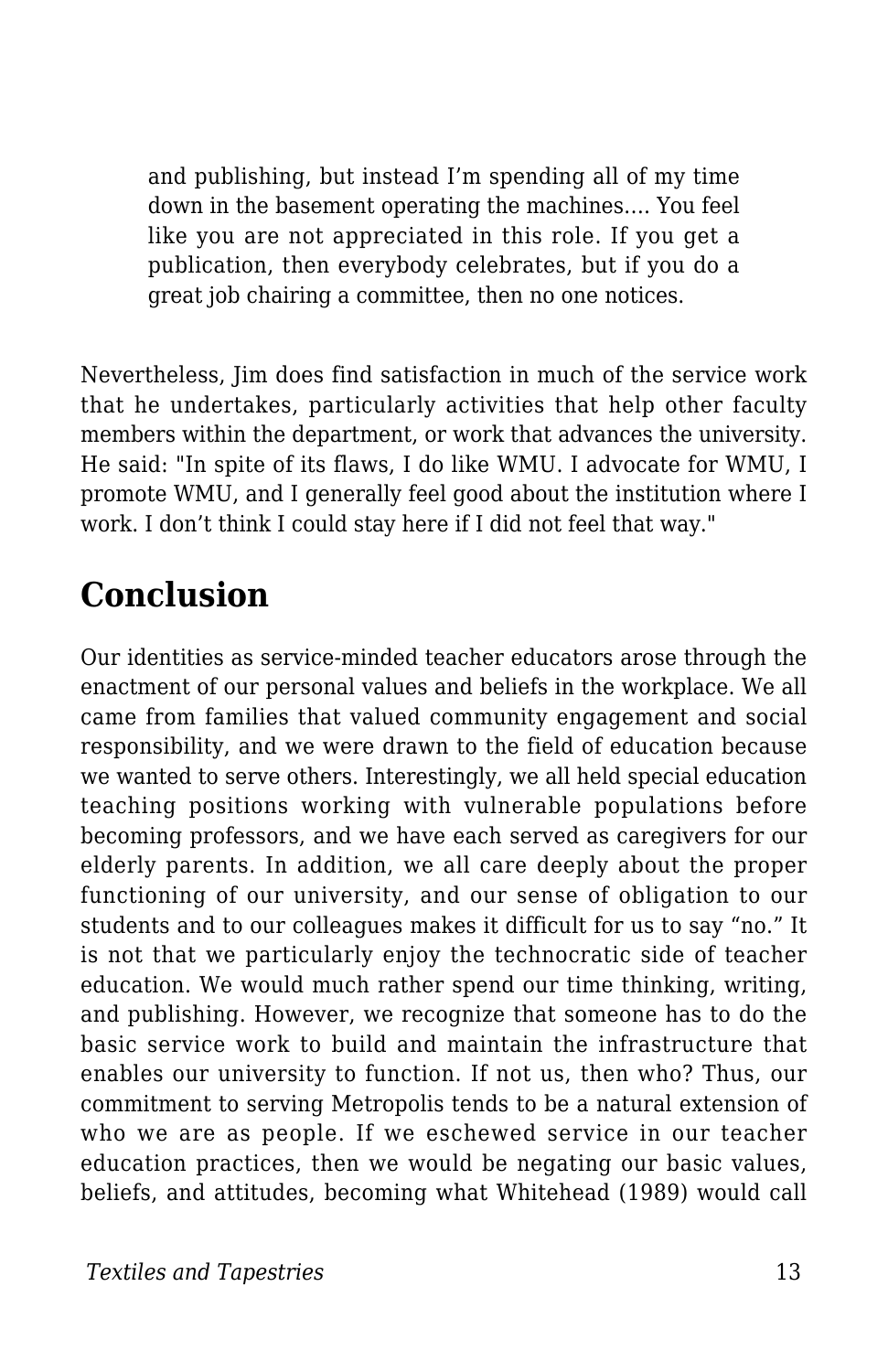living contradictions.

Because we have each successfully navigated the tenure and promotion process at our university, we cannot say that our careers have been substantially harmed by our heavy focus on service, but the risk was certainly there. Time spent on service means less time for research and writing activities, which could have easily undermined our tenure and promotion cases. On the positive side, serving Metropolis has enabled us to understand the inner-workings of the university and gain a modicum of power, which we have independently used to leverage positive change. For example, as president of the faculty union, Ariel negotiated a contract that required administrators to view "working with schools" as a form of scholarship in tenure and promotion decisions, thereby providing a mechanism for recognizing teacher educators who engage in the labor-intensive activity of building school/university partnerships. Likewise, Jim and Lynn have used their positions on the Tenure and Promotion Committee to establish norms in which the work of teacher education is fully recognized and valued. Similar to the workers in Lang's film, we consider ourselves to be working-class teacher educators, building and maintaining the infrastructure of Metropolis so that our colleagues may join "The Club of the Sons." Overall, serving Metropolis has provided us with a sense of agency at our university, the feeling that we are active participants in our own destiny, rather than just the sad and defeated workers in Lang's film.

### **References**

Bogdan, R., & Biklen, S. (2003). *Qualitative research for education: An introduction to theory and methods*. Allyn and Bacon.

Clift, R. (2011). Shifting roles, shifting contexts, maintaining identity. *Studying Teacher Education*, 7 (2), 159-170.

Cole, A. L., & Knowles, J. G. (2007). Research, practice, and academia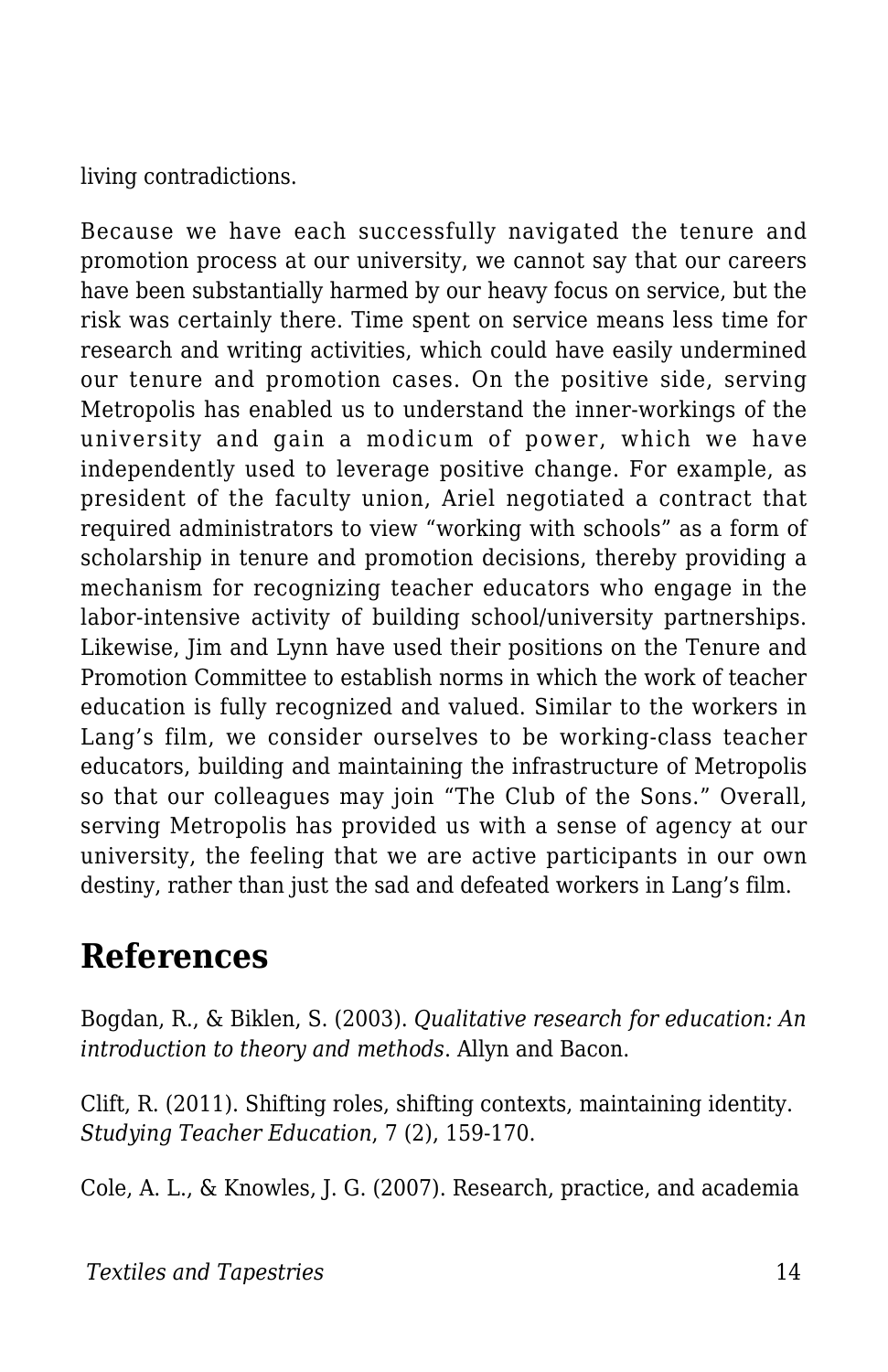in North America. In J. J. Loughran, M. L. Hamilton, V. K. LaBoskey, & T. Russell (Eds). *International Handbook of Self-Study of Teaching and Teacher Education Practices* (pp. 451-482). Springer.

Curtis, G., Kelley, M., Reid, D., Craig, C., Martindell, P., & Peres, M. (2018). Jumping the Dragon gate: Experience, contexts, career pathways and professional identity. In D. Garbett & A. Ovens (Eds.), *Pushing boundaries and crossing borders: Self-study as a means for researching pedagogy* (pp. 51-57). Proceedings of the Tenth International Conference on Self-study of Teacher Education Practices. The University of Auckland.

Elijah, R. (1996). Institutional contexts: Coherence and contradictions. *Teacher Education Quarterly*, 23 (3), pp. 69-90.

Elijah, R. (1998). Questioning tenets of teacher education through an examination of my practice: Extending notions of teacher education and practice? In A. Cole & S. Finley (Eds.), *Conversations in community* (pp. 6-9). Proceedings of the Second International Conference on Self-Study of Teacher Education Practices, Herstmonceux Castle, East Sussex, UK.

Garbett, D. (2012). Promotion via teaching distinction: Developing resilience for a track less travelled. In J. R. Young, L. B. Erickson, & S. Pinnegar (Eds.), *Extending inquiry communities: Illuminating teacher education through self-study* (pp. 122-125). Proceedings of the Ninth International Conference on Self-study of Teacher Education Practices. Brigham Young University.

Guilfoyle, K, Hamilton, M. L., Pinnegar, S., & Placier, P. (1996). Navigating through a maze of contraindications: A conversation on self-study and teacher education reform. In J. Richards & T. Russell (Eds.), *Empowering our future in teacher education* (pp. 96-101). Proceedings of the First International Conference on Self-Study of Teacher Education Practices, Herstmonceux Castle, East Sussex, UK.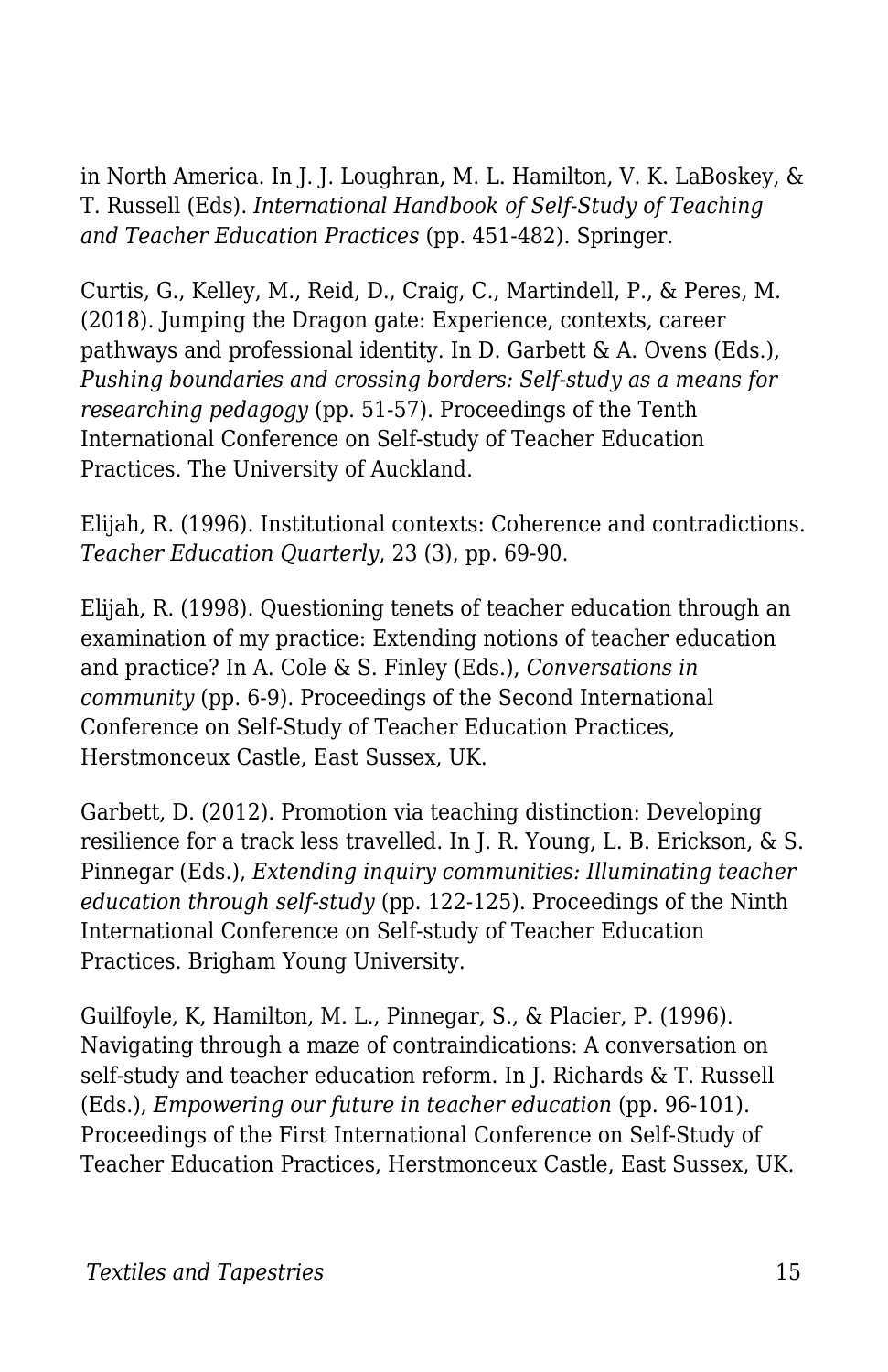Guilfoyle, K, Hamilton, M. L., Pinnegar, S., & Placier, P. (1998). Negotiating balance between forming teacher education and reforming self as teacher educators. In A. L. Cole, R. Elijah, & J. Gary Knowles (Eds.), *The heart of the matter: Teacher educators and teacher education reform* (pp. 171-192). Caddo Gap Press.

Hamilton, M. L., & Guilfoyle, K. (1998). The tyrannies of tenure: A longitudinal self-study of women at a border crossing. In A. L. Cole & S. Finley (Eds.), *Conversations in community* (pp. 17-20). Proceedings of the Second International Conference on Self-Study of Teacher Education Practices, Herstmonceux Castle, East Sussex, UK.

Kitchen, J. (2008). The tenure track as a tender trap: Balancing teaching and scholarship as an education professor. In L. M. Fitzgerald, M. L. Heston, & D. L. Tidwell (Eds.), *Pathways to change in teacher education: Dialogue, diversity and self-study* (pp. 192-196). Proceedings of the Seventh International Conference on Self-study of Teacher Education Practices. University of Northern Iowa.

McLeod, H., & Badenhorst, C. (2014). Stories of researcher beginnings and becomings. *Creative Approaches to Research*, *7* (1), 67-81.

Martin, S. D. (2012). Finding the fit: Reconciling professional roles of researcher and teacher. In J. R. Young, L. B. Erickson, & S. Pinnegar (Eds.), Extending inquiry communities: Illuminating teacher education through self-study (pp. 204-207). Proceedings of the Ninth International Conference on Self-study of Teacher Education Practices. Brigham Young University.

Mills, G. (2010). Bowing to the absurd: Reflections on leadership in higher education. In L. B. Erickson, J. R. Young, & S. Pinnegar (Eds.), *Navigating the public private: Negotiating the diverse landscape of teacher education* (pp. 168-171). Proceedings of the Eighth International Conference on Self-study of Teacher Education Practices. Brigham Young University.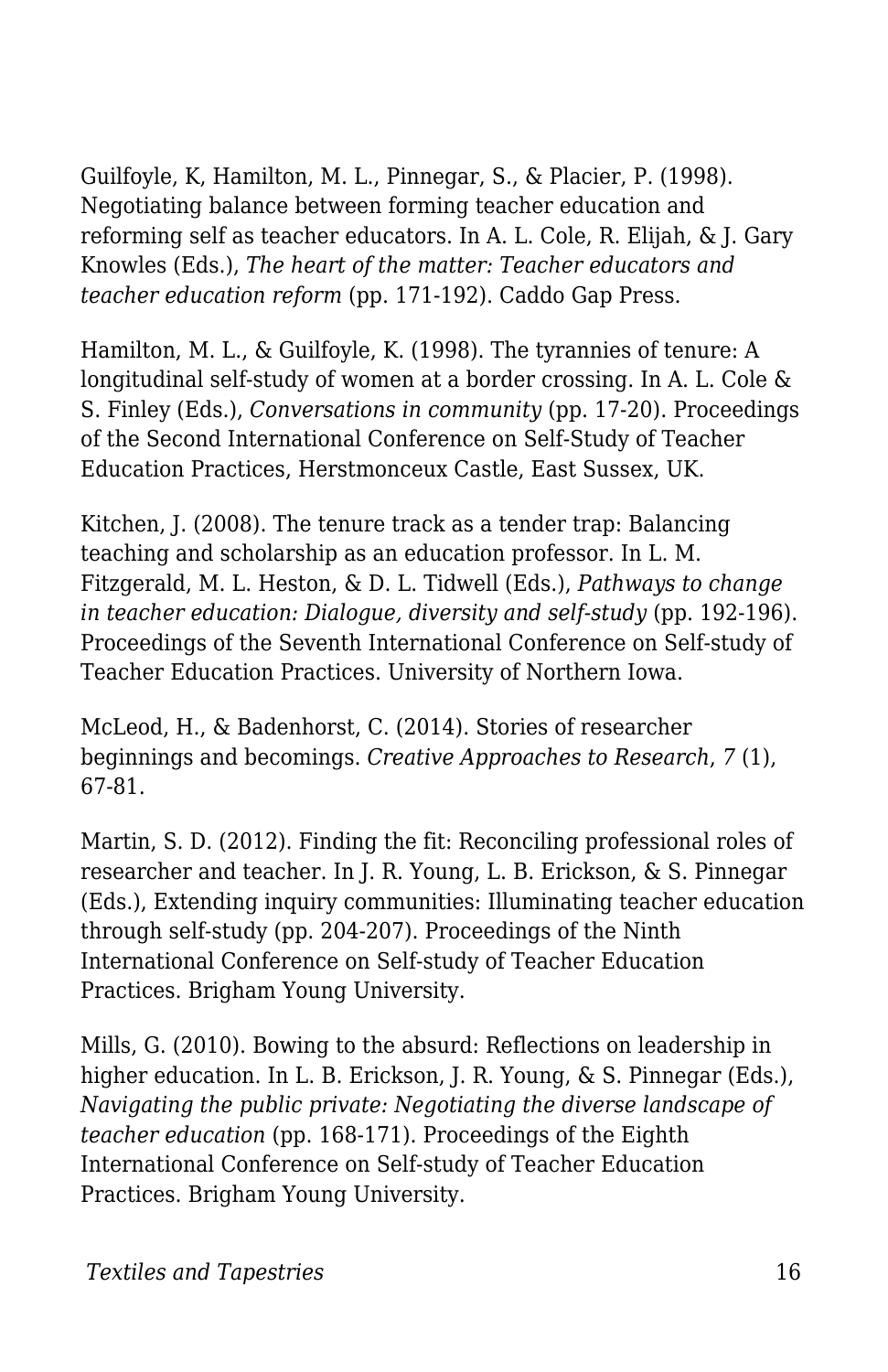Mills, G., Loughran, J., & Clift, R. (2012). Is it possible to maintain a focus on scholarship in teacher education while being a dean? (2012). In J. R. Young, L. B. Erickson, & S. Pinnegar (Eds.), *Extending inquiry communities: Illuminating teacher education through self-study* (pp. 219-222). Proceedings of the Ninth International Conference on Selfstudy of Teacher Education Practices. Brigham Young University.

Pommer, E. (Producer), & Lang, F. (Director). (1927). *Metropolis* [Motion Picture]. Babelsberg Studios.

Ramirez, L. & Allision, V. A. (2016). Thriving vs. surviving: Our journey to align our teacher education selves in contexts of leadership. In D. Garbett & A. Ovens (Eds.), *Enacting self-study as methodology for professional inquiry* (pp. 207-212). Proceedings of the Eleventh International Conference on Self-study of Teacher Education Practices. The University of Auckland.

Schuck, S., & Russell, T. (2005). Self-study, critical friendship, and the complexities of teacher education. *Studying Teacher Education: A Journal of Self-Study of Teacher Education Practices*, 1 (2), 107-122.

Whitehead, J. (1989). Creating a living-educational-theory from questions of the kind, "How do I improve my practice?" *Cambridge Journal of Education*, 19 (1), 41-52.

Williams, J., Ritter, J., & Bullock, S. (2012). Understanding the complexity of becoming an educator: Experience, belonging, and practice within a professional learning community. *Studying Teacher Education*, 8 (3), 245-260.

Wolcott, H. F. (1977). *Teachers versus technocrats: An educational innovation in anthropological perspective*. The Center for Educational Policy and Management.